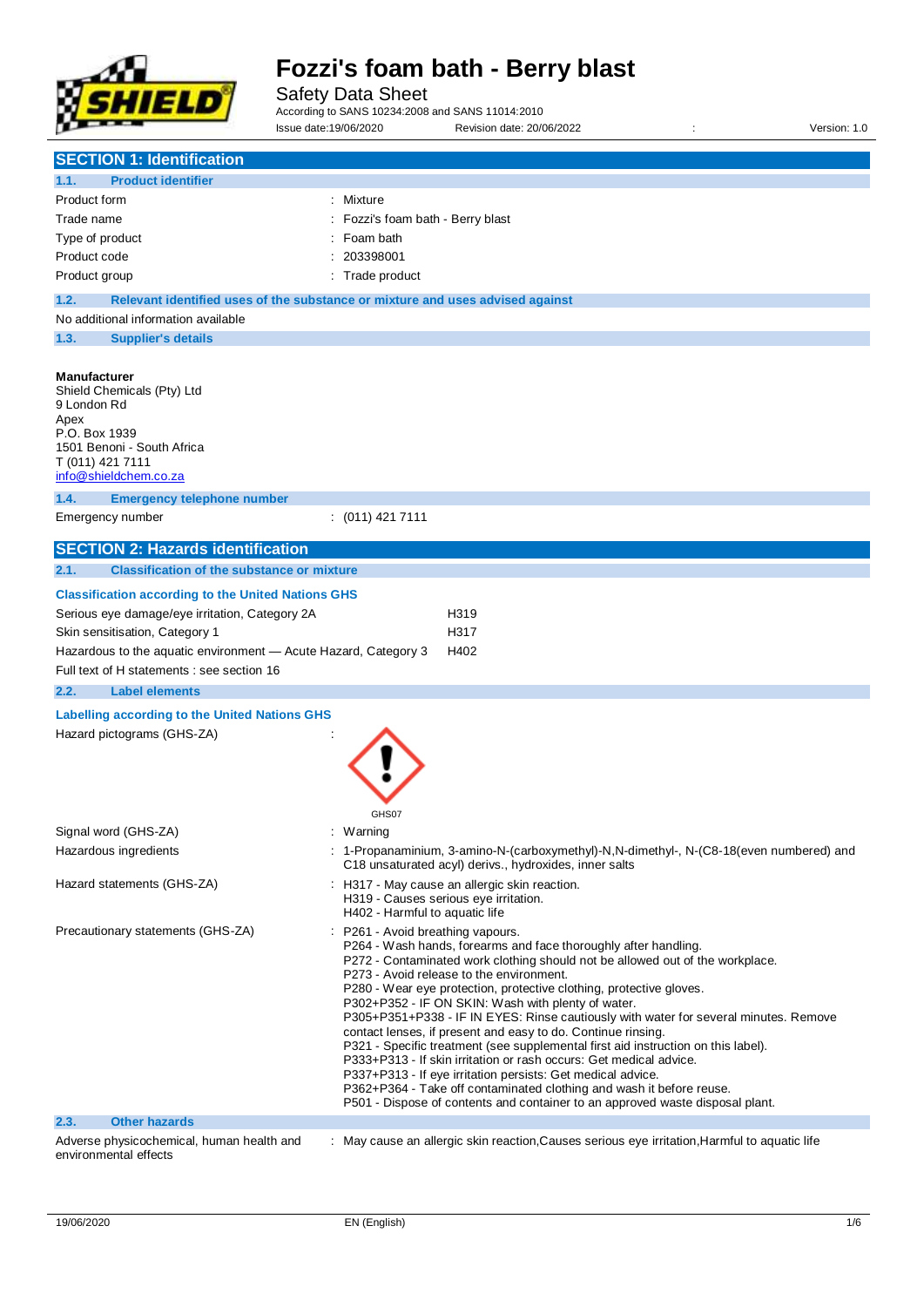Safety Data Sheet

According to SANS 10234:2008 and SANS 11014:2010

| <b>SECTION 3: Composition/information on ingredients</b>                                                                                           |                                                                                                                                                              |               |                                                                                                                                                                                          |
|----------------------------------------------------------------------------------------------------------------------------------------------------|--------------------------------------------------------------------------------------------------------------------------------------------------------------|---------------|------------------------------------------------------------------------------------------------------------------------------------------------------------------------------------------|
| 3.1.<br><b>Substances</b>                                                                                                                          |                                                                                                                                                              |               |                                                                                                                                                                                          |
| Not applicable                                                                                                                                     |                                                                                                                                                              |               |                                                                                                                                                                                          |
| 3.2.<br><b>Mixtures</b>                                                                                                                            |                                                                                                                                                              |               |                                                                                                                                                                                          |
| <b>Name</b>                                                                                                                                        | <b>Product identifier</b>                                                                                                                                    | $\frac{0}{0}$ | <b>Classification according to</b><br>the United Nations GHS                                                                                                                             |
| 1-Propanaminium, 3-amino-N-(carboxymethyl)-N,N-dimethyl-,<br>N-(C8-18(even numbered) and C18 unsaturated acyl) derivs.,<br>hydroxides, inner salts | (CAS-No.) 147170-44-3                                                                                                                                        | $1.0 - 2.0$   | Eye Dam. 1, H318<br>Aquatic Acute 2, H401<br>Aquatic Chronic 3, H412                                                                                                                     |
| Full text of H-statements: see section 16                                                                                                          |                                                                                                                                                              |               |                                                                                                                                                                                          |
| <b>SECTION 4: First aid measures</b>                                                                                                               |                                                                                                                                                              |               |                                                                                                                                                                                          |
| 4.1.<br><b>Description of first aid measures</b>                                                                                                   |                                                                                                                                                              |               |                                                                                                                                                                                          |
| First-aid measures after inhalation                                                                                                                | : Remove person to fresh air and keep comfortable for breathing.                                                                                             |               |                                                                                                                                                                                          |
| First-aid measures after skin contact                                                                                                              | Get medical advice/attention.                                                                                                                                |               | : Wash skin with plenty of water. Take off contaminated clothing. If skin irritation or rash occurs:                                                                                     |
| First-aid measures after eye contact                                                                                                               | do. Continue rinsing. If eye irritation persists: Get medical advice/attention.                                                                              |               | : Rinse cautiously with water for several minutes. Remove contact lenses, if present and easy to                                                                                         |
| First-aid measures after ingestion                                                                                                                 | : Call a poison center or a doctor if you feel unwell.                                                                                                       |               |                                                                                                                                                                                          |
| 4.2.<br>Most important symptoms and effects, both acute and delayed                                                                                |                                                                                                                                                              |               |                                                                                                                                                                                          |
| Symptoms/effects after skin contact                                                                                                                | May cause an allergic skin reaction.                                                                                                                         |               |                                                                                                                                                                                          |
| Symptoms/effects after eye contact                                                                                                                 | : Eye irritation.                                                                                                                                            |               |                                                                                                                                                                                          |
| 4.3.<br>Indication of any immediate medical attention and special treatment needed                                                                 |                                                                                                                                                              |               |                                                                                                                                                                                          |
| Treat symptomatically.                                                                                                                             |                                                                                                                                                              |               |                                                                                                                                                                                          |
| <b>SECTION 5: Firefighting measures</b>                                                                                                            |                                                                                                                                                              |               |                                                                                                                                                                                          |
| 5.1.<br><b>Extinguishing media</b>                                                                                                                 |                                                                                                                                                              |               |                                                                                                                                                                                          |
| Suitable extinguishing media                                                                                                                       | : Water spray. Dry powder. Foam. Carbon dioxide.                                                                                                             |               |                                                                                                                                                                                          |
| 5.2.<br>Special hazards arising from the substance or mixture                                                                                      |                                                                                                                                                              |               |                                                                                                                                                                                          |
| No additional information available                                                                                                                |                                                                                                                                                              |               |                                                                                                                                                                                          |
| 5.3.<br><b>Advice for firefighters</b>                                                                                                             |                                                                                                                                                              |               |                                                                                                                                                                                          |
| Protection during firefighting                                                                                                                     | apparatus. Complete protective clothing.                                                                                                                     |               | : Do not attempt to take action without suitable protective equipment. Self-contained breathing                                                                                          |
| <b>SECTION 6: Accidental release measures</b>                                                                                                      |                                                                                                                                                              |               |                                                                                                                                                                                          |
| 6.1.<br>Personal precautions, protective equipment and emergency procedures                                                                        |                                                                                                                                                              |               |                                                                                                                                                                                          |
| No additional information available                                                                                                                |                                                                                                                                                              |               |                                                                                                                                                                                          |
| 6.1.1.<br>For non-emergency personnel                                                                                                              |                                                                                                                                                              |               |                                                                                                                                                                                          |
| <b>Emergency procedures</b>                                                                                                                        | : Ventilate spillage area. Avoid contact with skin and eyes. Avoid breathing vapours.                                                                        |               |                                                                                                                                                                                          |
| 6.1.2.<br>For emergency responders                                                                                                                 |                                                                                                                                                              |               |                                                                                                                                                                                          |
| Protective equipment                                                                                                                               | Do not attempt to take action without suitable protective equipment. For further information<br>refer to section 8: "Exposure controls/personal protection". |               |                                                                                                                                                                                          |
| 6.2.<br><b>Environmental precautions</b>                                                                                                           |                                                                                                                                                              |               |                                                                                                                                                                                          |
| Avoid release to the environment.                                                                                                                  |                                                                                                                                                              |               |                                                                                                                                                                                          |
| 6.3.<br>Methods and material for containment and cleaning up                                                                                       |                                                                                                                                                              |               |                                                                                                                                                                                          |
| For containment                                                                                                                                    | : Collect spillage.                                                                                                                                          |               |                                                                                                                                                                                          |
| Methods for cleaning up                                                                                                                            | : Take up liquid spill into absorbent material.                                                                                                              |               |                                                                                                                                                                                          |
| Other information                                                                                                                                  | : Dispose of materials or solid residues at an authorized site.                                                                                              |               |                                                                                                                                                                                          |
|                                                                                                                                                    |                                                                                                                                                              |               |                                                                                                                                                                                          |
| <b>SECTION 7: Handling and storage</b>                                                                                                             |                                                                                                                                                              |               |                                                                                                                                                                                          |
| <b>Precautions for safe handling</b><br>7.1.<br>Precautions for safe handling                                                                      |                                                                                                                                                              |               | : Ensure good ventilation of the work station. Avoid contact with skin and eyes. Avoid breathing                                                                                         |
| Hygiene measures                                                                                                                                   | vapours. Wear personal protective equipment.<br>after handling the product.                                                                                  |               | Contaminated work clothing should not be allowed out of the workplace. Wash contaminated<br>clothing before reuse. Do not eat, drink or smoke when using this product. Always wash hands |
| Conditions for safe storage, including any incompatibilities<br>7.2.                                                                               |                                                                                                                                                              |               |                                                                                                                                                                                          |
| Storage conditions                                                                                                                                 | : Store in a well-ventilated place. Keep cool.                                                                                                               |               |                                                                                                                                                                                          |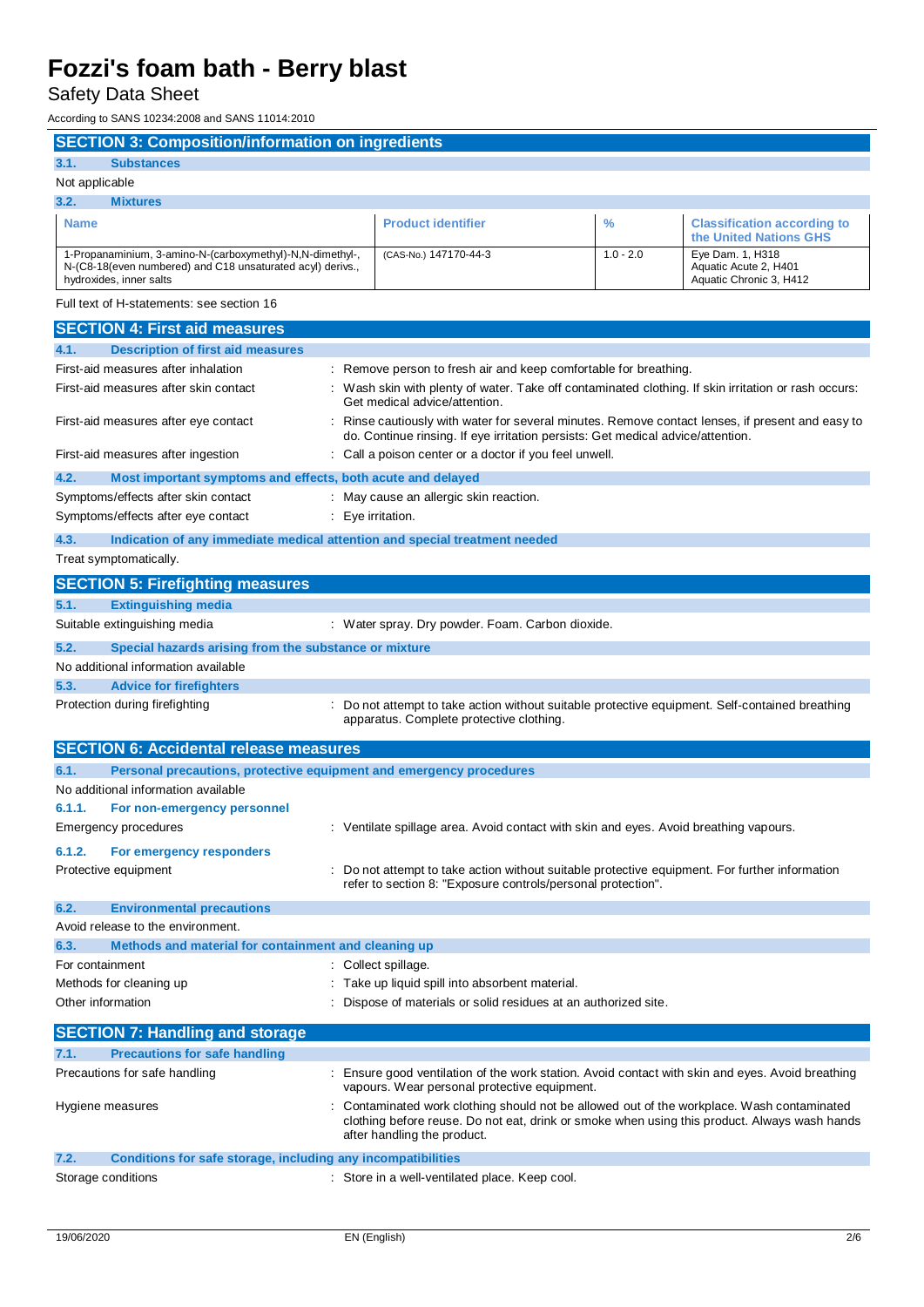Safety Data Sheet

According to SANS 10234:2008 and SANS 11014:2010

| <b>SECTION 8: Exposure controls/personal protection</b>       |                                                                             |
|---------------------------------------------------------------|-----------------------------------------------------------------------------|
| 8.1.<br><b>Control parameters</b>                             |                                                                             |
| No additional information available                           |                                                                             |
| 8.2.<br><b>Appropriate engineering controls</b>               |                                                                             |
| Appropriate engineering controls                              | Ensure good ventilation of the work station.                                |
| Environmental exposure controls                               | : Avoid release to the environment.                                         |
| 8.3.                                                          | Individual protection measures, such as personal protective equipment (PPE) |
| Hand protection                                               | Protective gloves                                                           |
| Eye protection                                                | Safety glasses                                                              |
| Skin and body protection                                      | : Wear suitable protective clothing                                         |
| Respiratory protection                                        | In case of insufficient ventilation, wear suitable respiratory equipment    |
| <b>Exposure limit values for the other components</b><br>8.4. |                                                                             |
| No additional information available                           |                                                                             |
| <b>SECTION 9: Physical and chemical properties</b>            |                                                                             |
| 9.1.<br>Information on basic physical and chemical properties |                                                                             |
| Physical state                                                | $\cdot$ limind                                                              |

| Physical state                                |                      | Liquid            |
|-----------------------------------------------|----------------------|-------------------|
| Appearance                                    |                      | Viscous liquid.   |
| Colour                                        |                      | red.              |
| Odour                                         |                      | Strawberry.       |
| Odour threshold                               |                      | No data available |
| pH                                            |                      | $4.5 - 5.5$       |
| pH solution                                   |                      | No data available |
| Relative evaporation rate (butylacetate=1)    | ÷                    | No data available |
| Relative evaporation rate (ether=1)           | $\ddot{\phantom{a}}$ | No data available |
| Melting point                                 | t                    | Not applicable    |
| Freezing point                                |                      | No data available |
| Boiling point                                 |                      | No data available |
| Flash point                                   |                      | No data available |
| Auto-ignition temperature                     |                      | No data available |
| Decomposition temperature                     |                      | No data available |
| Flammability (solid, gas)                     |                      | Not applicable    |
| Vapour pressure                               |                      | No data available |
| Vapour pressure at 50 °C                      |                      | No data available |
| Relative vapour density at 20 °C              | $\ddot{\cdot}$       | No data available |
| Relative density                              |                      | No data available |
| Relative density of saturated gas/air mixture |                      | No data available |
| Density                                       |                      | No data available |
| Relative gas density                          |                      | No data available |
| Solubility                                    |                      | No data available |
| Log Pow                                       |                      | No data available |
| Log Kow                                       |                      | No data available |
| Viscosity, kinematic                          |                      | No data available |
| Viscosity, dynamic                            |                      | 2500 - 4000 mPa·s |
| Explosive properties                          |                      | No data available |
| Oxidising properties                          | ÷                    | No data available |
| <b>Explosive limits</b>                       |                      | No data available |
| Lower explosive limit (LEL)                   |                      | No data available |
| Upper explosive limit (UEL)                   |                      | No data available |
|                                               |                      |                   |

**9.2. Other information**

No additional information available

### **SECTION 10: Stability and reactivity**

**10.1. Reactivity**

The product is non-reactive under normal conditions of use, storage and transport.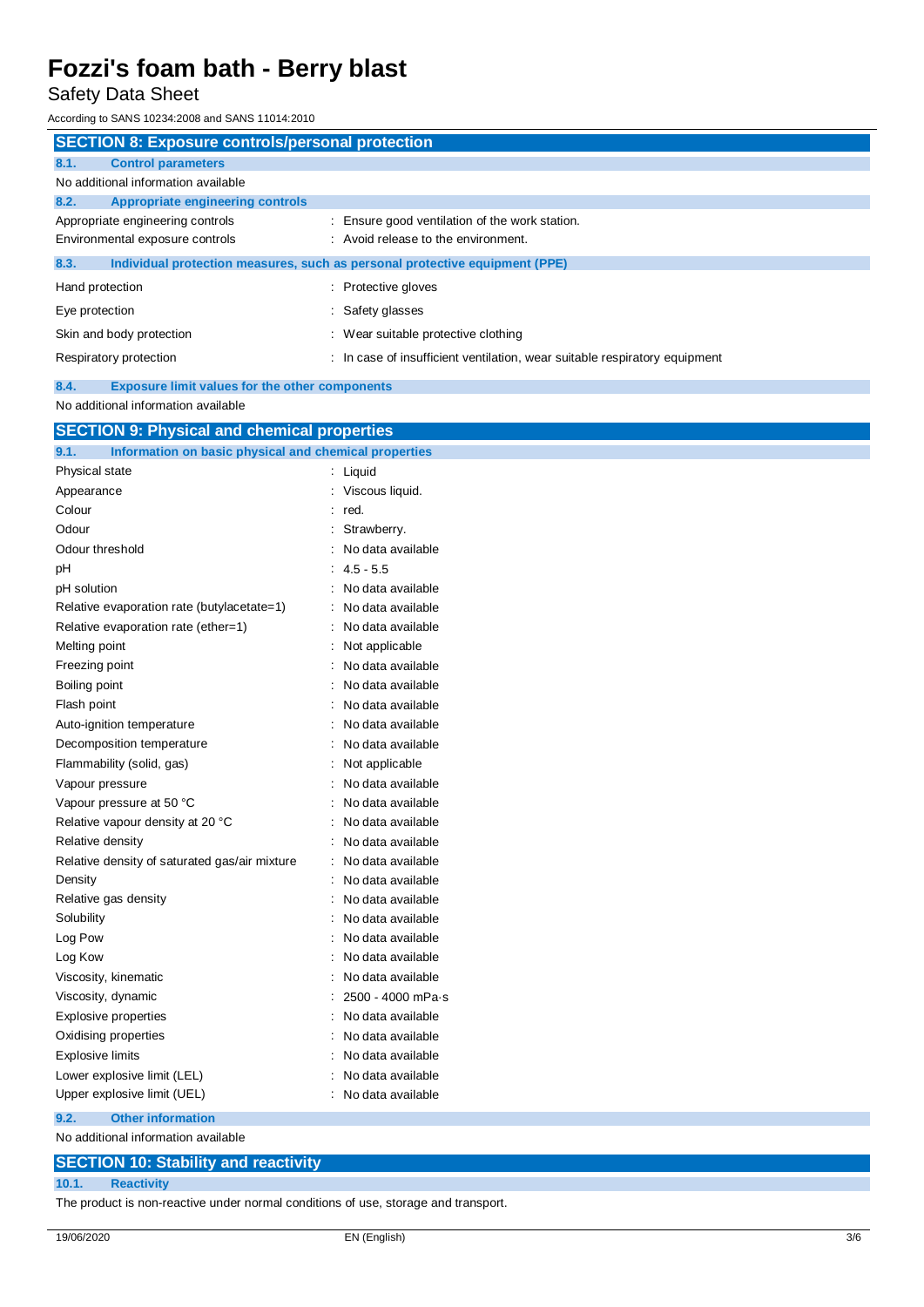Safety Data Sheet

According to SANS 10234:2008 and SANS 11014:2010

| 10.2.                                                                   | <b>Chemical stability</b>                                                                            |  |  |
|-------------------------------------------------------------------------|------------------------------------------------------------------------------------------------------|--|--|
|                                                                         | Stable under normal conditions.                                                                      |  |  |
| 10.3.                                                                   | <b>Possibility of hazardous reactions</b>                                                            |  |  |
|                                                                         | No dangerous reactions known under normal conditions of use.                                         |  |  |
| 10.4.                                                                   | <b>Conditions to avoid</b>                                                                           |  |  |
| None under recommended storage and handling conditions (see section 7). |                                                                                                      |  |  |
| 10.5.                                                                   | <b>Incompatible materials</b>                                                                        |  |  |
|                                                                         | No additional information available                                                                  |  |  |
| 10.6.                                                                   | <b>Hazardous decomposition products</b>                                                              |  |  |
|                                                                         | Under normal conditions of storage and use, hazardous decomposition products should not be produced. |  |  |
|                                                                         | <b>SECTION 11: Toxicological information</b>                                                         |  |  |

### **11.1. Information on toxicological effects**

| Acute toxicity (oral)<br>Acute toxicity (dermal)<br>Acute toxicity (inhalation) | : Not classified<br>: Not classified<br>Not classified |
|---------------------------------------------------------------------------------|--------------------------------------------------------|
| Skin corrosion/irritation                                                       | : Not classified<br>pH: 4.5 - 5.5                      |
| Serious eye damage/irritation                                                   | : Causes serious eye irritation.<br>pH: 4.5 - 5.5      |
| Respiratory or skin sensitisation                                               | : May cause an allergic skin reaction.                 |
| Germ cell mutagenicity                                                          | Not classified                                         |
| Carcinogenicity                                                                 | Not classified                                         |
| Reproductive toxicity                                                           | : Not classified                                       |
| STOT-single exposure                                                            | : Not classified                                       |
| STOT-repeated exposure                                                          | : Not classified                                       |
| Aspiration hazard                                                               | : Not classified                                       |

| <b>SECTION 12: Ecological information</b>                     |                                                                                                                                  |
|---------------------------------------------------------------|----------------------------------------------------------------------------------------------------------------------------------|
| 12.1.<br><b>Toxicity</b>                                      |                                                                                                                                  |
| Ecology - general                                             | Harmful to aquatic life.                                                                                                         |
| Hazardous to the aquatic environment, short-<br>term (acute)  | : Harmful to aquatic life.                                                                                                       |
| Hazardous to the aquatic environment, long-<br>term (chronic) | : Not classified                                                                                                                 |
| inner salts (147170-44-3)                                     | 1-Propanaminium, 3-amino-N-(carboxymethyl)-N.N-dimethyl-, N-(C8-18(even numbered) and C18 unsaturated acyl) derivs., hydroxides, |
| LC50 fish 1                                                   | 1.11 mg/l Test organisms (species): Pimephales promelas                                                                          |
| <b>Persistence and degradability</b><br>12.2.                 |                                                                                                                                  |
| Fozzi's foam bath - Berry blast                               |                                                                                                                                  |
| Persistence and degradability                                 | No additional information available                                                                                              |
| 12.3.<br><b>Bioaccumulative potential</b>                     |                                                                                                                                  |
| Fozzi's foam bath - Berry blast                               |                                                                                                                                  |
| Bioaccumulative potential                                     | No additional information available                                                                                              |
| <b>Mobility in soil</b><br>12.4.                              |                                                                                                                                  |
| Fozzi's foam bath - Berry blast                               |                                                                                                                                  |
| Mobility in soil                                              | No additional information available                                                                                              |
| <b>Other adverse effects</b><br>12.5.                         |                                                                                                                                  |
| Ozone                                                         | Not classified                                                                                                                   |
| Other adverse effects                                         | No additional information available                                                                                              |
| <b>SECTION 13: Disposal considerations</b>                    |                                                                                                                                  |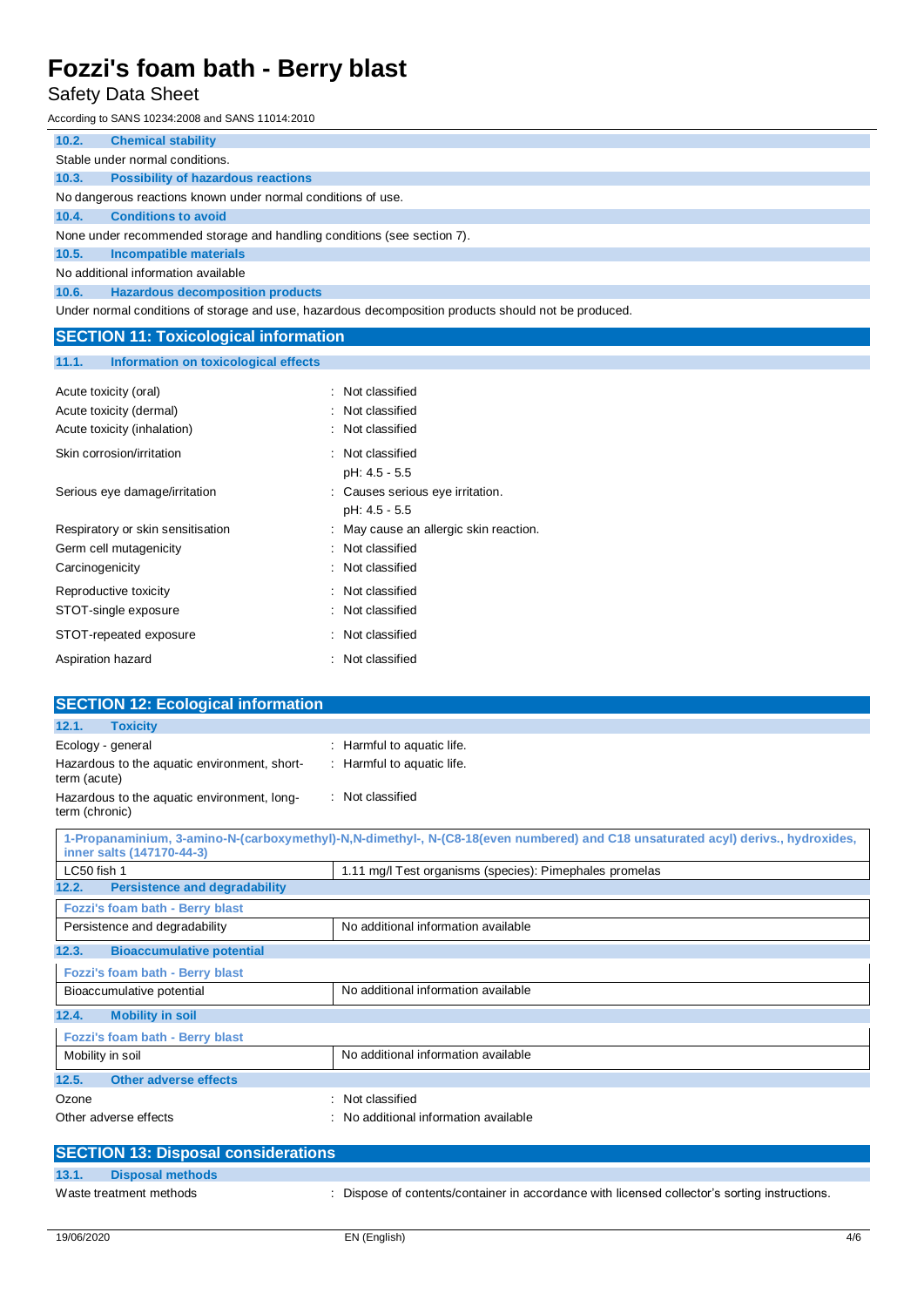Safety Data Sheet

According to SANS 10234:2008 and SANS 11014:2010

### **SECTION 14: Transport information**

### In accordance with SANS / IMDG / IATA

| <b>SANS</b>                                | <b>IMDG</b>                            | <b>IATA</b>                       |
|--------------------------------------------|----------------------------------------|-----------------------------------|
| 14.1.<br><b>UN number</b>                  |                                        |                                   |
| Not regulated for transport                |                                        |                                   |
| <b>Proper Shipping Name</b><br>14.2.       |                                        |                                   |
| Not applicable                             | Not applicable                         | Not applicable                    |
| <b>Transport hazard class(es)</b><br>14.3. |                                        |                                   |
| Not applicable                             | Not applicable                         | Not applicable                    |
| Not applicable                             | Not applicable                         | Not applicable                    |
| 14.4.<br><b>Packing group</b>              |                                        |                                   |
| Not applicable                             | Not applicable                         | Not applicable                    |
|                                            |                                        |                                   |
| <b>Environmental hazards</b><br>14.5.      |                                        |                                   |
| Dangerous for the environment: No          | Dangerous for the environment: No      | Dangerous for the environment: No |
|                                            |                                        |                                   |
|                                            | No supplementary information available |                                   |

### **14.6. Special precautions for user**

#### **- SANS**

No data available

### No data available

**- IMDG**

**- IATA**

No data available

**14.7. Transport in bulk according to Annex II of MARPOL 73/78 and the IBC Code**

Not applicable

### **SECTION 15: Regulatory information**

**15.1. Safety, health, and environmental national regulations specific for the product**

No additional information available

#### **SECTION 16: Other information**<br>**Issue date**  $: 19/06/2020$ Revision date : 20/06/2022

| Full text of H-statements: |
|----------------------------|
|----------------------------|

| H <sub>226</sub> | Flammable liquid and vapour.                                       |
|------------------|--------------------------------------------------------------------|
| H <sub>227</sub> | Combustible liquid                                                 |
| H301             | Toxic if swallowed.                                                |
| H302             | Harmful if swallowed.                                              |
| H303             | May be harmful if swallowed                                        |
| H311             | Toxic in contact with skin.                                        |
| H313             | May be harmful in contact with skin                                |
| H314             | Causes severe skin burns and eye damage.                           |
| H315             | Causes skin irritation.                                            |
| H317             | May cause an allergic skin reaction.                               |
| H318             | Causes serious eye damage.                                         |
| H319             | Causes serious eye irritation.                                     |
| H330             | Fatal if inhaled.                                                  |
| H335             | May cause respiratory irritation.                                  |
| H373             | May cause damage to organs through prolonged or repeated exposure. |
| H400             | Very toxic to aquatic life.                                        |
| H401             | Toxic to aquatic life                                              |
| H402             | Harmful to aquatic life                                            |
| H410             | Very toxic to aquatic life with long lasting effects.              |
| H411             | Toxic to aquatic life with long lasting effects.                   |
| H412             | Harmful to aquatic life with long lasting effects.                 |

SDS South Africa